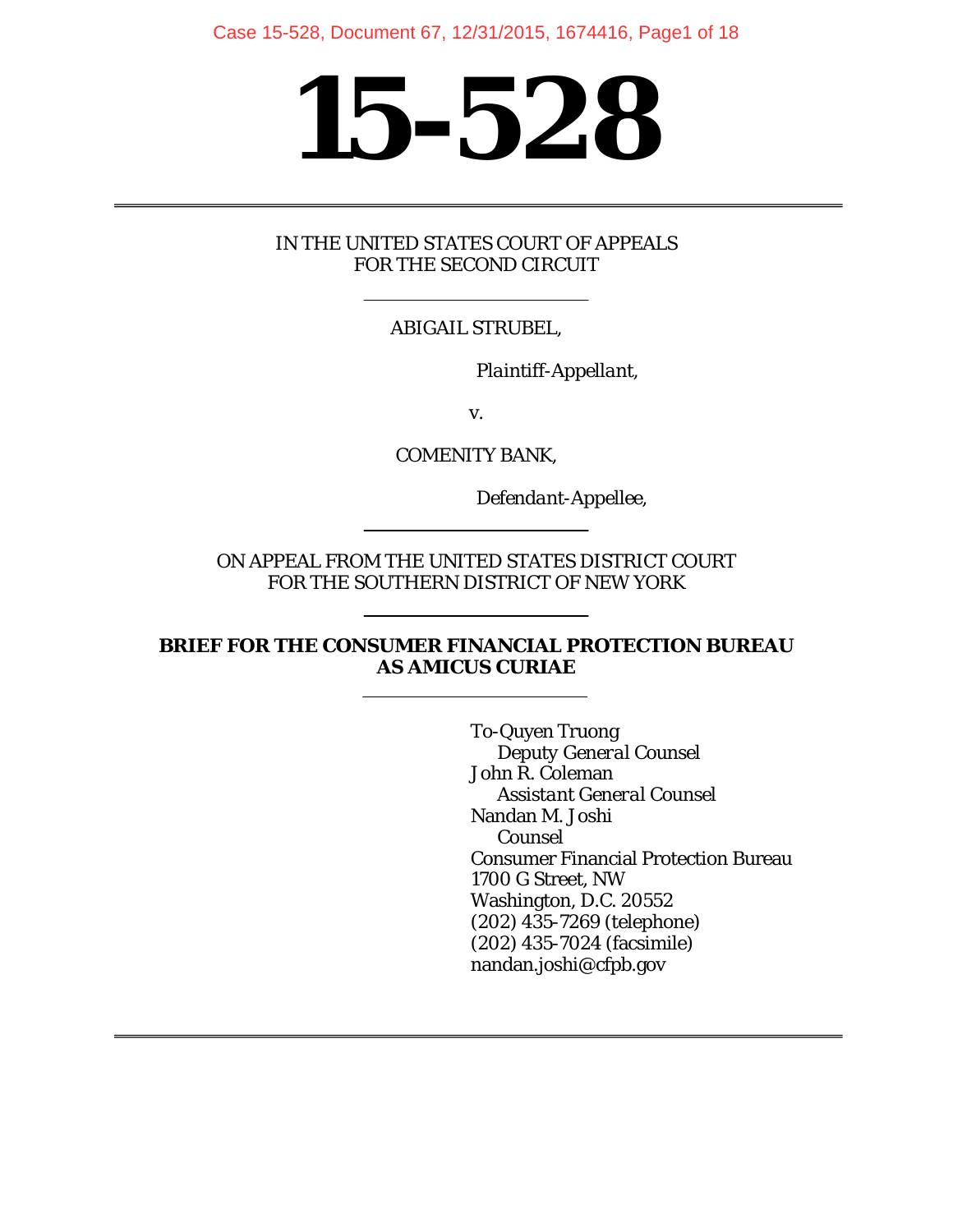# **TABLE OF CONTENTS**

| TILA PROVIDES A CAUSE OF ACTION FOR STRUBEL TO<br><b>SEEK STATUTORY DAMAGES FOR VIOLATIONS OF 15</b><br>U.S.C. § 1637(a) AND ITS IMPLEMENTING REGULATIONS1 |
|------------------------------------------------------------------------------------------------------------------------------------------------------------|
| Section 1640(a) Provides a Cause of Action for Strubel<br>A.<br>to Seek Statutory Damages for Violations of TILA's                                         |
| <b>B.</b><br>Section 1640(a)'s Cause of Action Extends to Strubel's<br>Claim that Comenity Violated § 1637(a)(7) and its                                   |
| $C_{\cdot}$<br>Section 1666 Has No Bearing on Strubel's Statutory                                                                                          |
| D. Comenity Bank's Arguments Regarding the Scope of                                                                                                        |
|                                                                                                                                                            |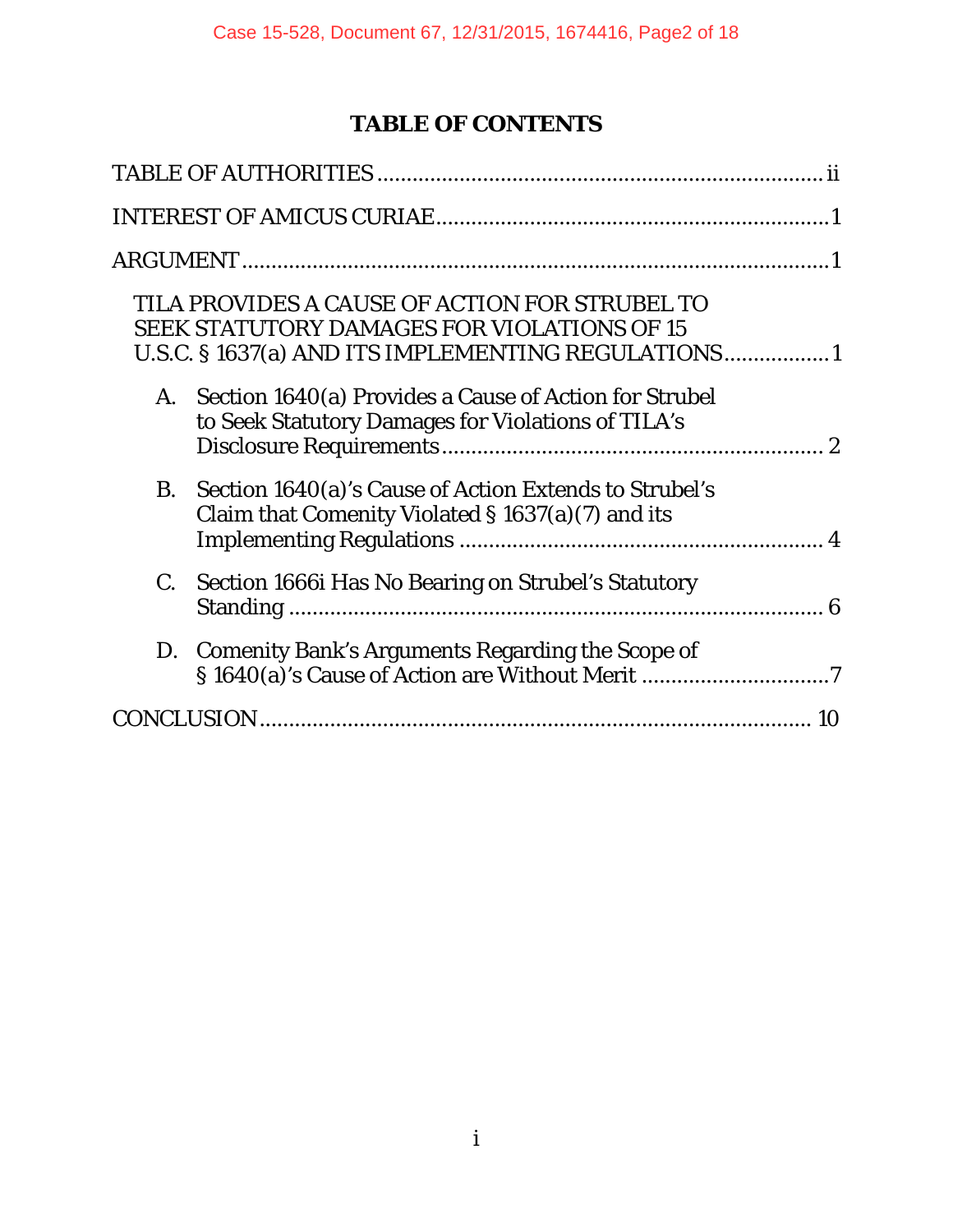# **TABLE OF AUTHORITIES**

| <b>Cases</b><br>Page(s)                                                                                                                                    |
|------------------------------------------------------------------------------------------------------------------------------------------------------------|
| Abrahams v. MTA Long Island Bus,                                                                                                                           |
| Alexander v. Sandoval,                                                                                                                                     |
| Brown v. Payday Check Advance, Inc.,                                                                                                                       |
| Chabad Lubavitch of Litchfield Ctny., Inc. v.<br>Litchfield Historic Dist. Comm'n,<br>768 F.3d 183 (2d Cir. 2014), cert denied 135 S. Ct. 1853 (2015) 1, 6 |
| Global Crossing Telecommunications, Inc. v. Metrophones<br>Telecommunications, Inc.,                                                                       |
| Kelen v. World Fin. Network Nat'l Bank,                                                                                                                    |
| Kesten v. Ocwen Loan Servicing, LLC,                                                                                                                       |
| Lexmark Int'l, Inc. v. Static Control Components, Inc.,                                                                                                    |
| Mourning v. Family Publications Serv., Inc.,                                                                                                               |
| Schnall v. HSBC Bank Nevada, N.A.,                                                                                                                         |
| Schwartz v. HSBC Bank USA, N.A.,                                                                                                                           |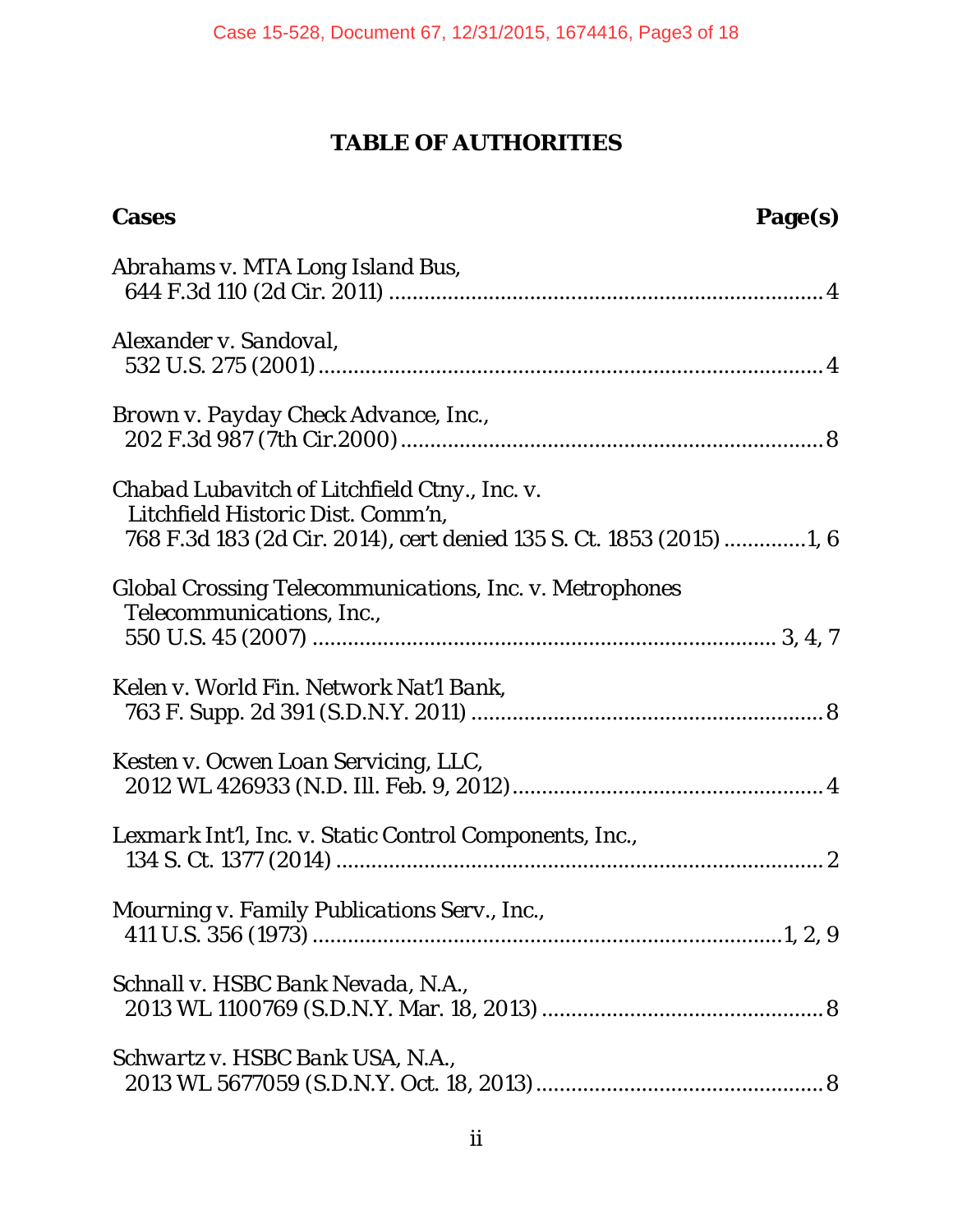# **Statutes**

| <b>Regulations</b> |  |
|--------------------|--|
|                    |  |

# **Other Authorities**

| Truth in Lending; Revised Regulation Z, |  |
|-----------------------------------------|--|
|                                         |  |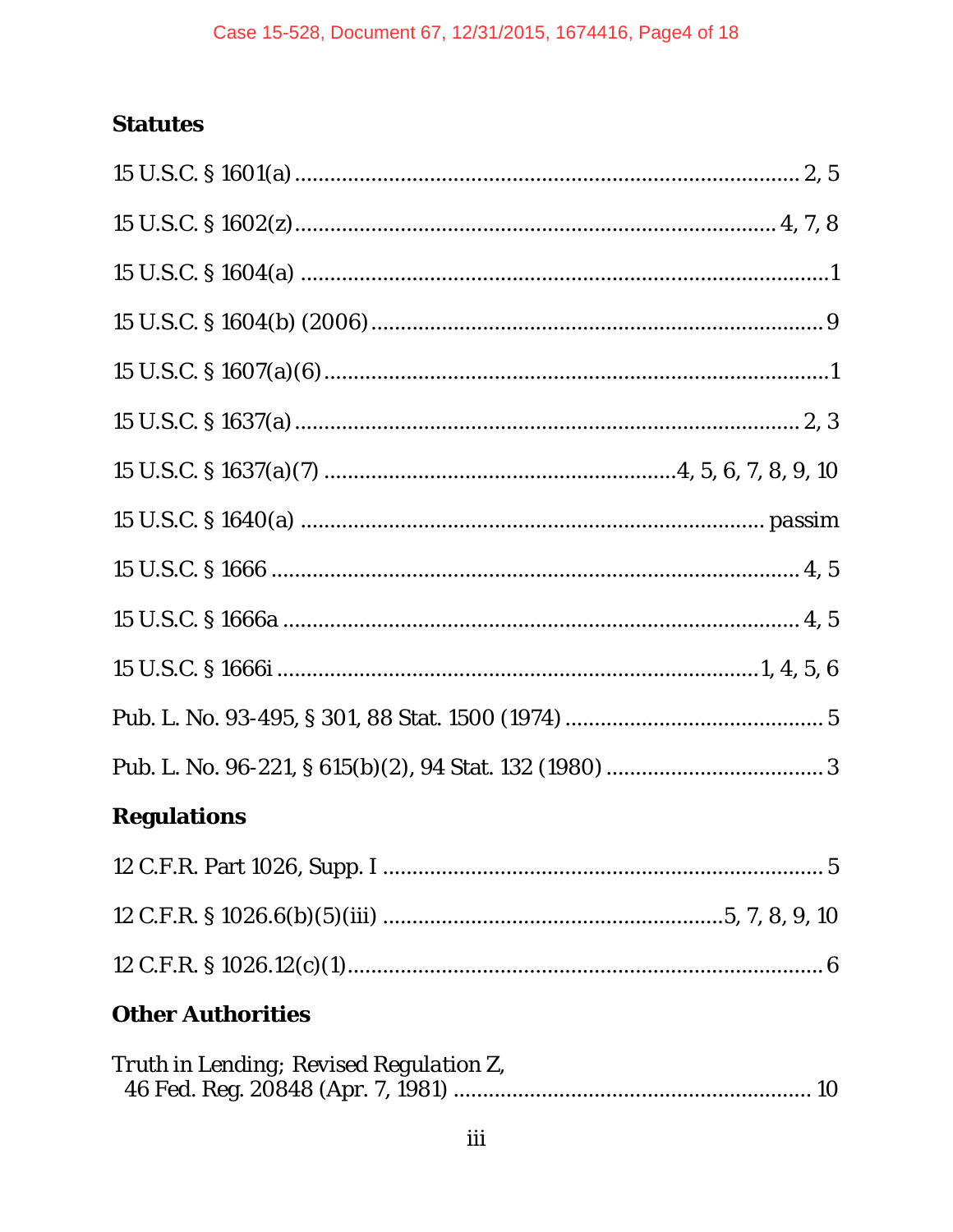| <b>Fair Credit Billing, Description of Transactions,</b> |  |
|----------------------------------------------------------|--|
|                                                          |  |
|                                                          |  |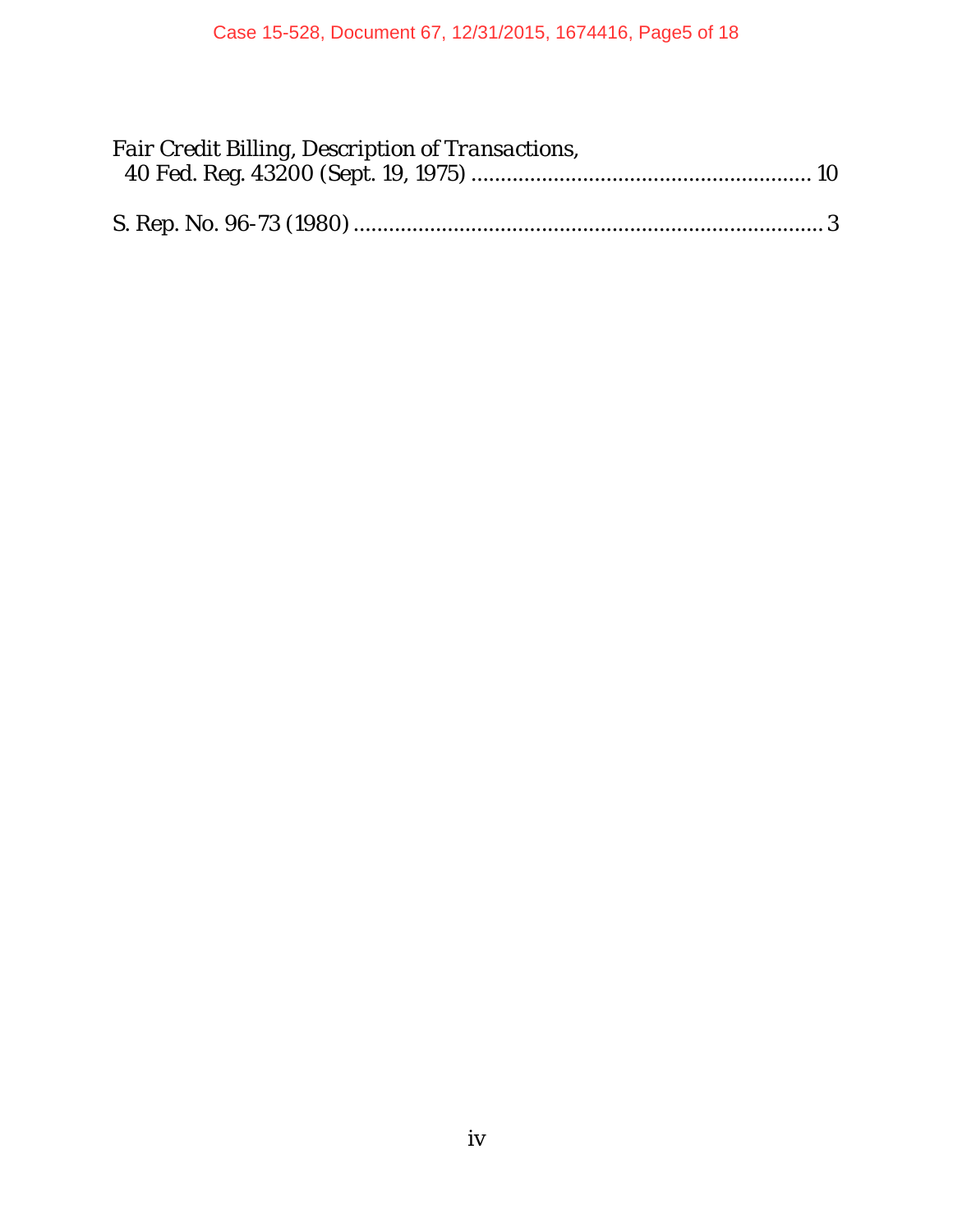#### **INTEREST OF AMICUS CURIAE**

The Consumer Financial Protection Bureau (the Bureau) submits this brief in response to the Court's order of November 20, 2015, which directed the parties to file supplemental briefs addressing "the question of plaintiff's standing to bring her claims in light of 15 U.S.C. §§ 1640 and 1666i, along with any other relevant statutory provisions or principles of law." Section 1640 authorizes private actions and, in certain circumstances, an award of statutory damages against creditors who fail to comply with specified provisions of the Truth in Lending Act (TILA), 15 U.S.C. § 1601 *et seq.* Those private actions provide an important supplement to the Bureau's authority to enforce TILA. *See* 15 U.S.C. §§ 1604(a), 1607(a)(6); *see also Mourning v. Family Publications Serv., Inc.*, 411 U.S. 356, 376 (1973). The Bureau accordingly sought leave to submit this amicus brief, which this Court granted on December 4, 2015.

#### **ARGUMENT**

## **TILA PROVIDES A CAUSE OF ACTION FOR STRUBEL TO SEEK STATUTORY DAMAGES FOR VIOLATIONS OF 15 U.S.C. § 1637(a) AND ITS IMPLEMENTING REGULATIONS**

As this Court observed last year, "the issue of [a plaintiff's] standing to pursue his [statutory] claims turns on whether his allegations place him in the class of plaintiffs that [the statute] protects." *Chabad Lubavitch of Litchfield Ctny., Inc. v. Litchfield Historic Dist. Comm'n*, 768 F.3d 183, 201 (2d Cir. 2014), *cert. denied*, 135 S. Ct. 1853 (2015). The inquiry into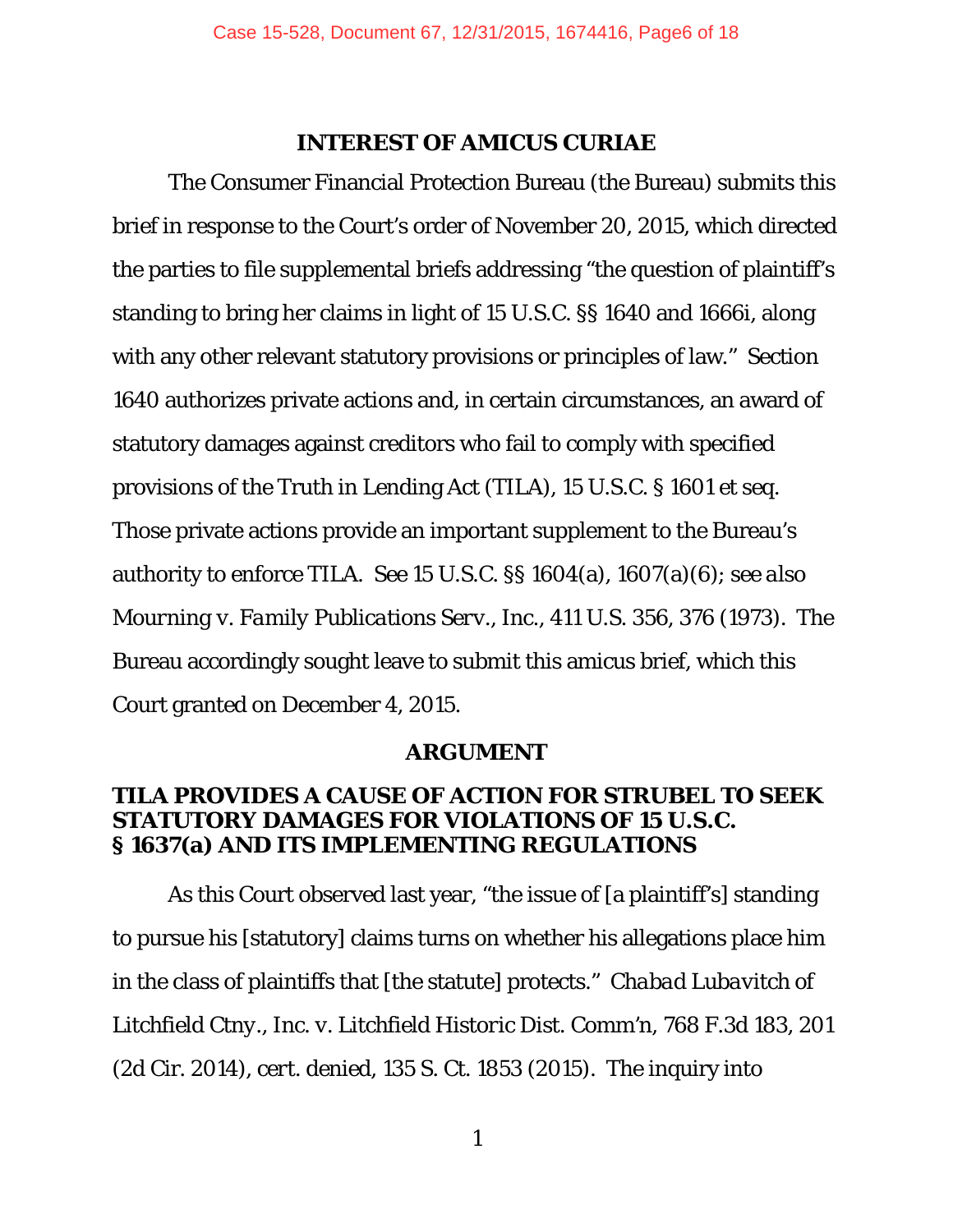whether a plaintiff has "statutory standing" does not implicate the courts' jurisdiction, but "presents a straightforward question of statutory interpretation: Does the cause of action . . . extend to plaintiffs" like the one before the court? *Lexmark Int'l, Inc. v. Static Control Components, Inc.*, 134 S. Ct. 1377, 1388 n.4, 1399 (2014). For the reasons explained below, Strubel has "statutory standing" because § 1640(a) creates a cause of action that extends to her claims.

# **A. Section 1640(a) Provides a Cause of Action for Strubel to Seek Statutory Damages for Violations of TILA's Disclosure Requirements**

Congress enacted TILA in 1968 to "assure a meaningful disclosure of credit terms so that the consumer will be able to compare more readily the various credit terms available to him and avoid the uninformed use of credit." 15 U.S.C. § 1601(a). By "imposing mandatory disclosure requirements on those who extend credit to consumers in the American market," *Mourning*, 411 U.S. at 363, TILA "reflect[ed] a transition in congressional policy from a philosophy of 'Let the buyer beware' to one of 'Let the seller disclose,' " *id.* at 377.

As relevant here, TILA requires creditors, "[b]efore opening any account under an open end consumer credit plan," to disclose several items of information "to the person to whom credit is to be extended." 15 U.S.C. § 1637(a). A creditor who fails to comply with its account-opening disclosure obligations may be subject to liability under 15 U.S.C. § 1640(a). Section 1640(a) states that, "[e]xcept as otherwise provided in this section,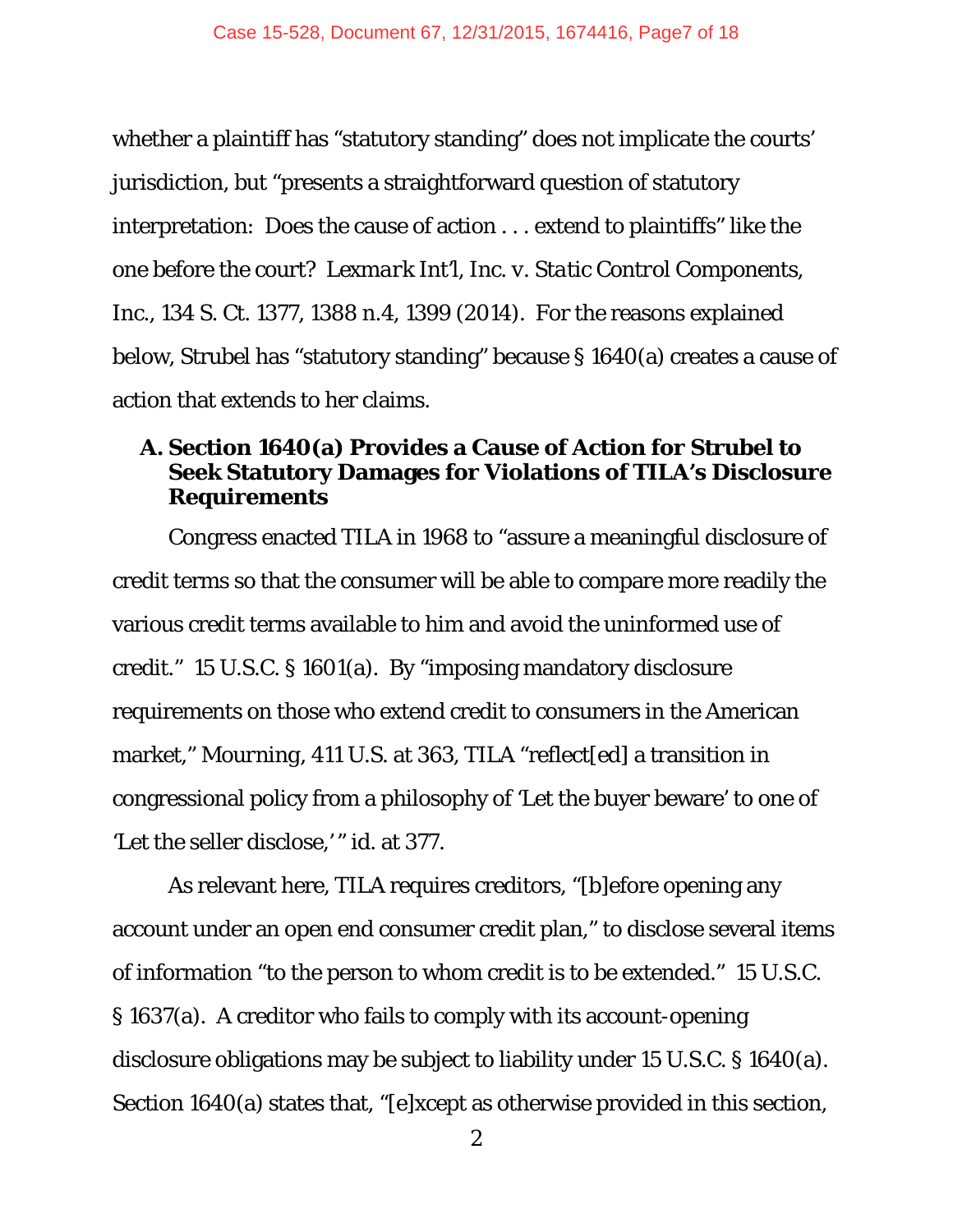any creditor who fails to comply with any requirement imposed under this part,  $[15 \text{ U.S.C.} \$   $[1641(f) \text{ or } (g)]$ , or part D or E of  $[TILA]$  with respect to any person is liable to such person in an amount equal to the sum of" actual damages, statutory damages, court costs, and attorneys fees.

In 1980, Congress sought "to restrict the scope of creditor civil liability for statutory penalties to only those disclosures which are of material importance in credit shopping." S. Rep. No. 96-73, at 17 (1980). Congress therefore amended § 1640(a) to make statutory damages available only for certain TILA violations. Pub. L. No. 96-221, § 615(b)(2), 94 Stat. 132, 181 (1980). Among the disclosures that Congress deemed to be "of material importance" — and for which statutory damages remain available — are account-opening disclosures required by 15 U.S.C. § 1637(a). 15 U.S.C. § 1640(a) ("In connection with the disclosures referred to in [§§ 1637 (a) and (b)] a creditor shall have a liability determined under [§§ 1640(a)(2)] only for failing to comply with the requirements of section . . . 1637(a)").

Congress also made clear that creditors who violate TILA's implementing regulations — known as Regulation Z, 12 C.F.R. Part 1026 may be subject to statutory damages under § 1640(a). Because a "Congress that intends the statute to be enforced through a private cause of action intends the authoritative interpretation of the statute to be so enforced as well," it is "meaningless to talk about a separate cause of action to enforce the regulations apart from the statute." *Global Crossing*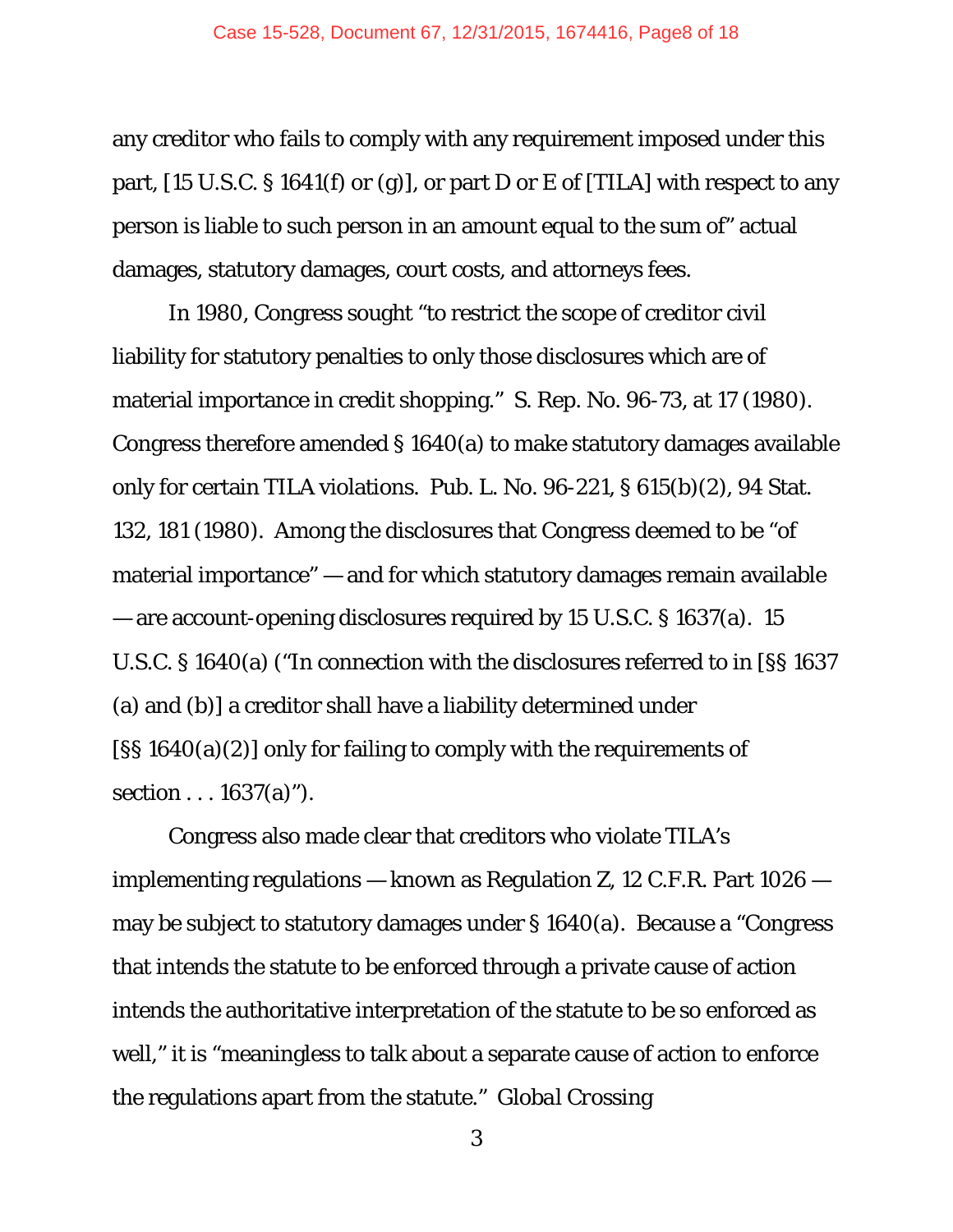*Telecommunications, Inc. v. Metrophones Telecommunications, Inc.*, 550 U.S. 45, 59 (2007) (quoting *Alexander v. Sandoval*, 532 U.S. 275, 284 (2001)). Rather, "to violate a regulation that lawfully implements [statutory] requirements *is* to violate the statute." *Id.* at 54; *see also Abrahams v. MTA Long Island Bus*, 644 F.3d 110, 118 (2d Cir. 2011).

In TILA, Congress went even further by expressly providing that Regulation Z should be treated on a par with TILA itself. Thus, 15 U.S.C. § 1602(z) makes clear that "[a]ny reference to any requirement imposed under [TILA] or any provision thereof includes reference to the regulations of the Bureau under [TILA] or the provision thereof in question." *See Kesten v. Ocwen Loan Servicing, LLC*, 2012 WL 426933, at \*4 (N.D. Ill. Feb. 9, 2012) ("A regulation carrying out the purpose of [TILA] Part B can be said to be a regulation 'under' Part B within the meaning of [then] § 1602(y)," and "§ 1640 provides for a private action against creditors who violate regulations under Part B").

# **B. Section 1640(a)'s Cause of Action Extends to Strubel's Claim that Comenity Violated § 1637(a)(7) and its Implementing Regulations**

Section 1637(a)(7) requires creditors to include among their accountopening disclosures "[a] statement, in a form prescribed by regulations of the Bureau of the protection provided by [15 U.S.C. §§ 1666 and 1666i] to an obligor and the creditor's responsibilities under [15 U.S.C. §§ 1666a and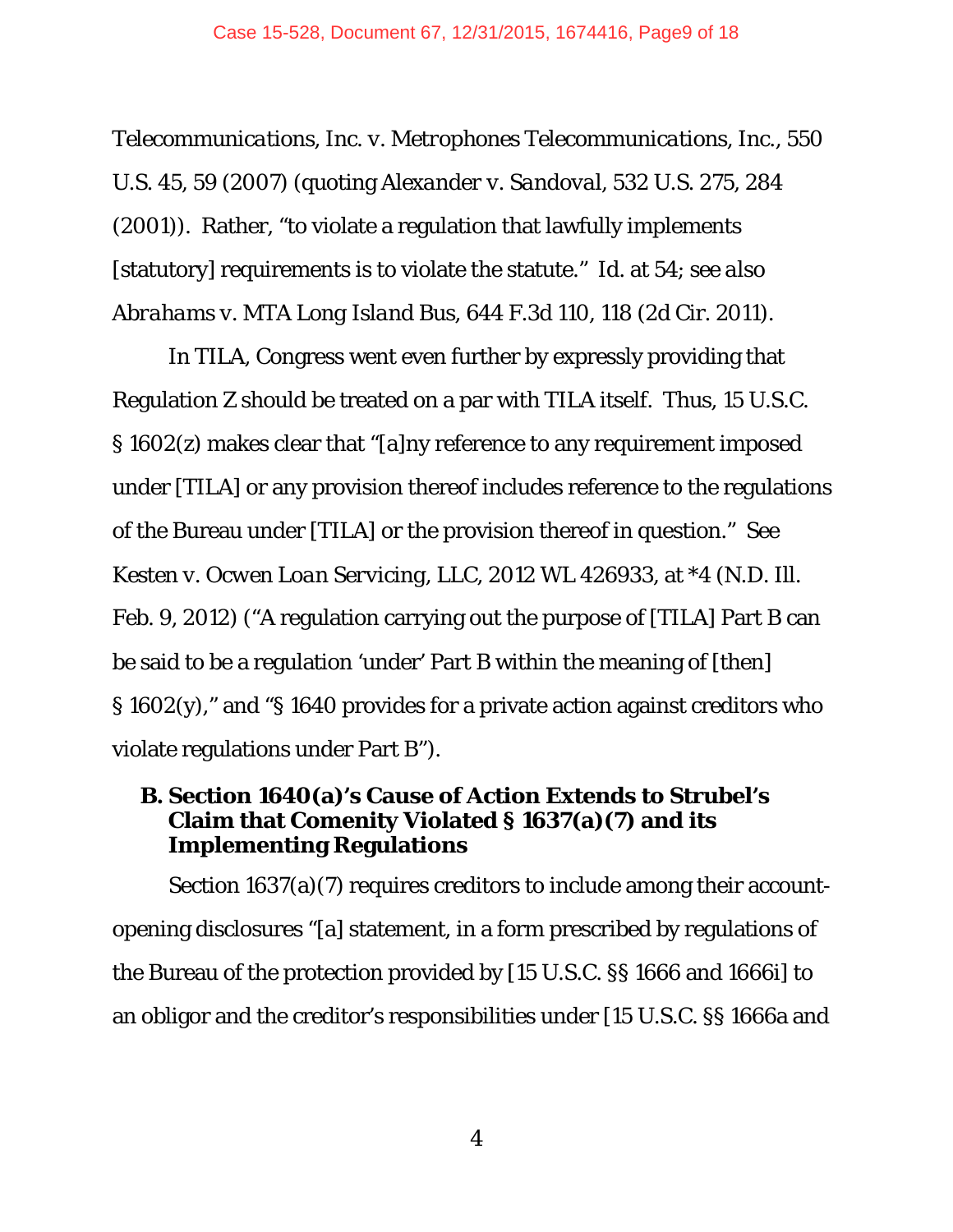1666i]." 15 U.S.C. § 1637(a)(7).1 Thus, under § 1637(a)'s express terms, a creditor must look to the Bureau's regulations to comply with § 1637(a)(7).

To implement § 1637(a)(7), the Bureau promulgated 12 C.F.R. § 1026.6(b)(5)(iii). That provision of Regulation Z provides that, for openend credit plans (not secured by the consumer's home), a "creditor shall disclose, to the extent applicable: . . . [a] statement that outlines the consumer's rights and the creditor's responsibilities under [12 C.F.R.] §§ 1026.12(c) [implementing § 1666i] and 1026.13 [implementing §§ 1666 and 1666a] and that is substantially similar to the statement found in Model Form G-3(A) in appendix G" to Regulation Z. 12 C.F.R. § 1026.6(b)(5)(iii). The model form, in turn, sets forth a disclosure that a creditor may use to "be deemed to be in compliance with the regulation

with regard to the disclosures." 12 C.F.R. part 1026, supp. I, comment apps. G and H-1.

Here, Strubel's complaint unambiguously alleges that Comenity Bank (the Bank) violated § 1637(a)(7) and § 1026.6(b)(5)(iii) by failing to provide

 <sup>1</sup> Congress added this disclosure requirement to TILA in the Fair Credit Billing Act (FCBA), which was enacted to protect consumers "against inaccurate and unfair credit billing and credit card practices." Pub. L. No. 93-495, § 301, 88 Stat. 1500, 1511 (1974); *see also* 15 U.S.C. § 1601(a). The FCBA provisions to which the disclosure refers grant consumers the ability to dispute alleged billing errors with their creditors (§ 1666); restrict creditors' ability to report consumers' nonpayment of disputed amounts and to declare such amounts as delinquent (§ 1666a); and allow consumers, under certain circumstances, to hold credit card issuers responsible for claims consumers may have against merchants who accept the issuer's credit cards (§ 1666i).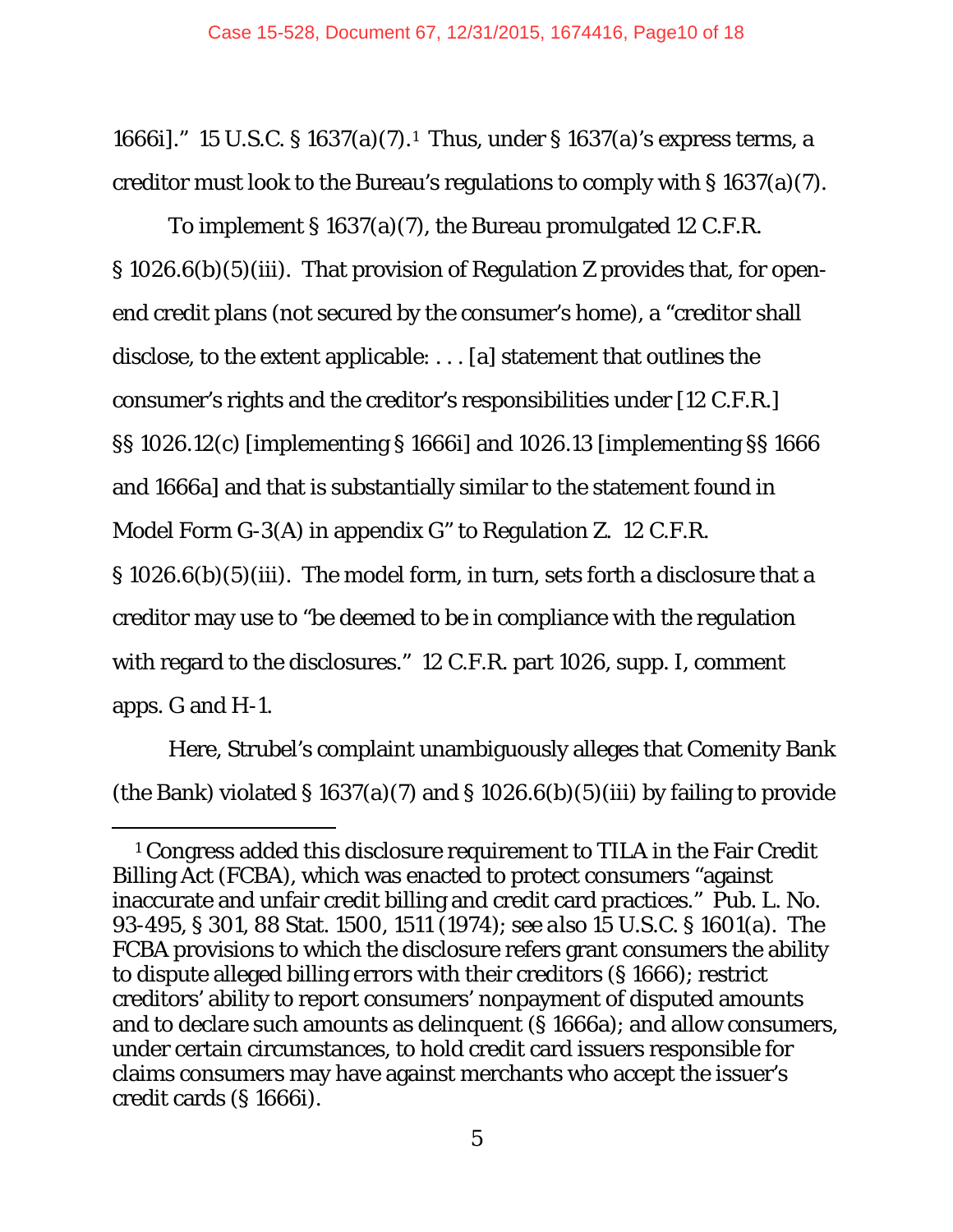Strubel with adequate FCBA disclosures. Her single-count complaint quotes § 1637(a)(7) and alleges that "[t]he Bank's account-opening disclosures provided to Strubel contained several omissions with respect to the obligor's protections and the parties' obligations." Compl. ¶¶ 32, 34 (J.A. 21). Likewise, the complaint cites § 1026.6(b)(5) (and the predecessor regulation of the Board of Governors of the Federal Reserve System (the Board), the original agency with authority to implement TILA) and alleges that the "billing rights notice . . . that the Bank furnished Strubel . . . is not substantially similar to the Model Form G-3(A)." *Id.* ¶¶ 33, 35 (J.A. 21).

Because, as explained above, § 1640(a) authorizes statutory damages for violations of § 1637(a)(7) and its implementing regulation, Strubel falls within "the class of plaintiffs that [the statute] protects." *Chabad Lubavitch of Litchfield Cnty.*, 768 F.3d at 201. Accordingly § 1640(a) authorizes Strubel to seek statutory damages against Comenity Bank.

# **C. Section 1666i Has No Bearing on Strubel's Statutory Standing**

The Court's November 20 order also requested briefing on Strubel's standing "in light of" 15 U.S.C. § 1666i. Section 1666i provides that, under certain circumstances, "a card issuer who has issued a credit card to a cardholder pursuant to an open end consumer credit plan shall be subject to all claims (other than tort claims) and defenses arising out of any transaction in which the credit card is used as a method of payment or extension of credit." *See also* 12 C.F.R. § 1026.12(c)(1). Strubel alleges that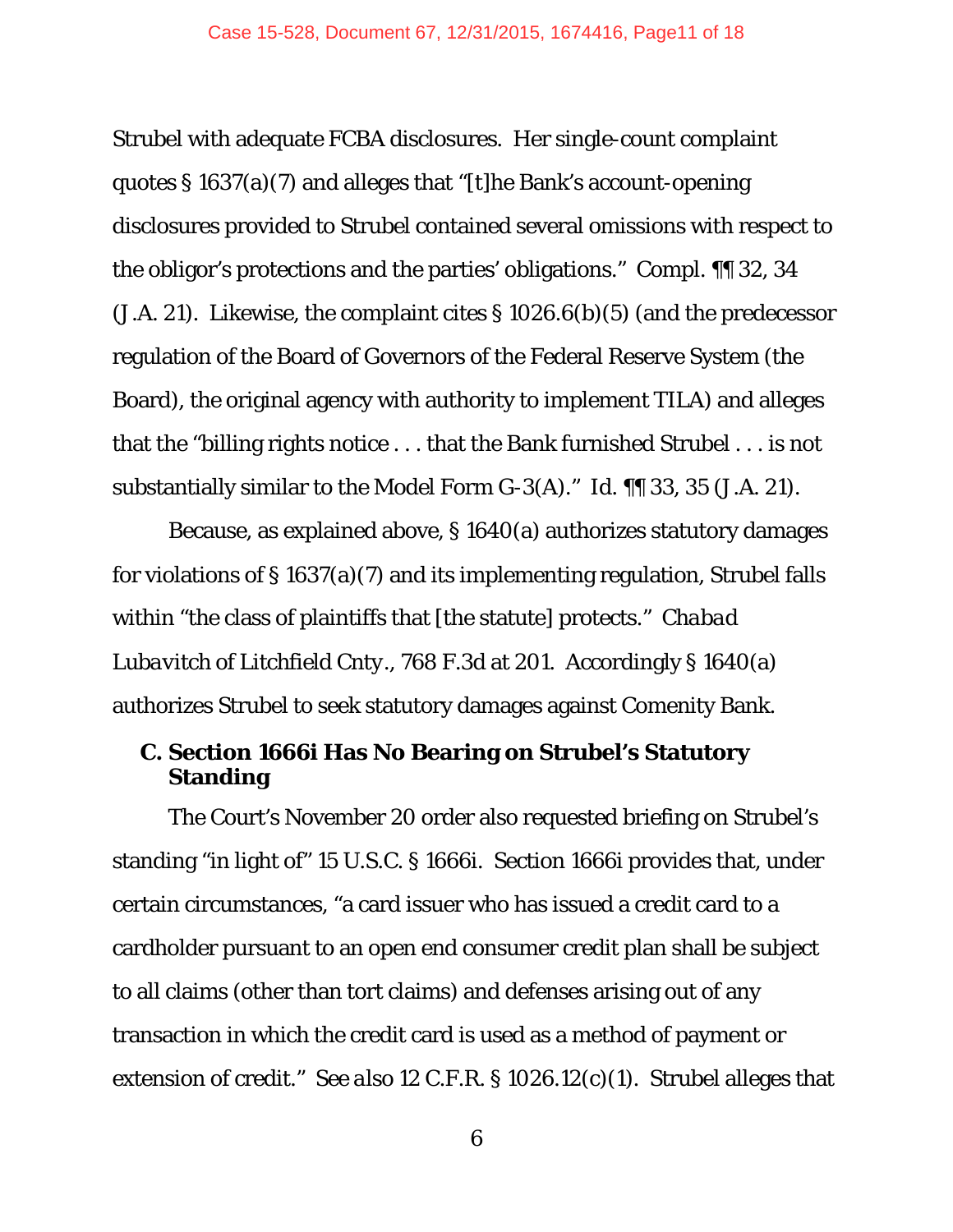Comenity Bank failed to disclose her rights under § 1666i in the manner required under § 1637(a)(7) and § 1026.6(b)(5)(iii) of Regulation Z. *See* Compl. ¶¶ 38-39 (J.A. 22). She does not, however, allege a violation of § 1666i itself. For that reason, § 1666i has no bearing on Strubel's statutory standing in this case.

# **D.Comenity Bank's Arguments Regarding the Scope of § 1640(a)'s Cause of Action are Without Merit**

In its prior brief, Comenity Bank raised several objections to Strubel's ability to seek statutory damages under § 1640(a). Comenity Br. 35-40. None of those objections has merit.

First, Comenity Bank contended (at 36-37) that § 1640(a) does not authorize statutory damages for violations of "Regulation Z or the Model Form," even if "the portions of Regulation Z upon which she bases her claims implement" TILA sections for which statutory damages are available. That argument would not defeat Strubel's standing to seek statutory damages for a violation of § 1637(a). But even as applied to claims based on Regulation Z, the Bank's argument is incorrect. As explained above (at 4), "to violate a regulation that lawfully implements [statutory] requirements *is* to violate the statute." *Global Crossing Telecommunications,* 550 U.S. at 54. That is especially true here because compliance with § 1637(a)(7) expressly requires compliance with the Bureau's regulations implementing that provision and because Congress expressly provided that Regulation Z should be treated the same as "any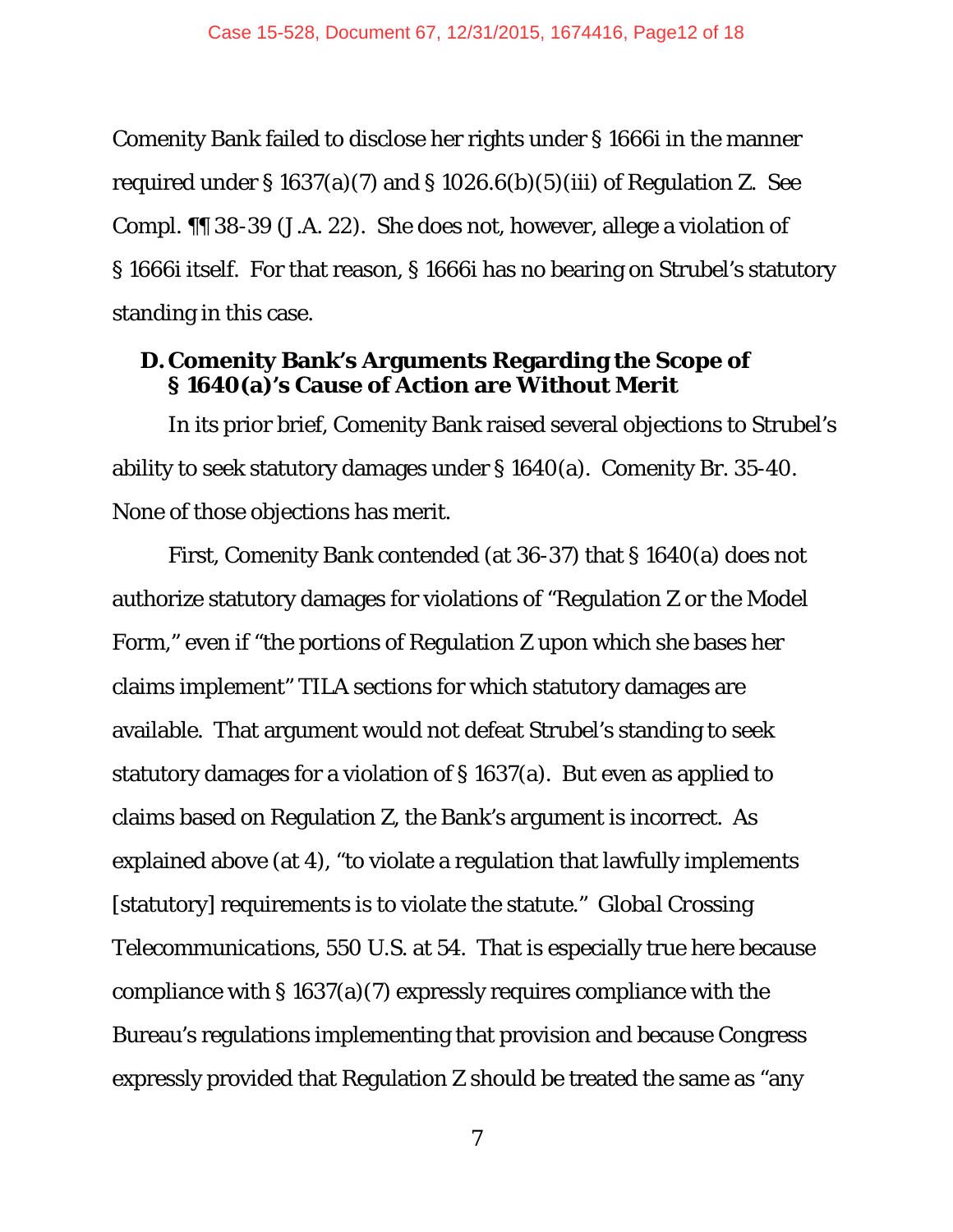requirement imposed under [TILA] or any provision thereof." 15 U.S.C. § 1602(z).2 Thus, § 1640(a) provides Strubel with a cause of action to seek statutory damages even to the extent her claims rest on a violation of § 1026.6(b)(5)(iii) of Regulation Z.

Second, Comenity Bank argues (at 38) that Strubel cannot recover statutory damages because, the Bank claims, Model Form G-3(A) adds "additional substantive requirements" that go beyond "the disclosures expressly required by sections 1666a and 1666i." This argument appears to go not to Strubel's standing, but to the merits of her claim that the Bank failed to provide disclosures "in a form prescribed by" Regulation Z (§ 1637(a)(7)) and in a manner that was "substantially similar" to Model Form  $G-3(A)$  (§ 1026.6(b)(5)(iii)). But to the extent the Bank contends that Strubel lacks authority under § 1640(a) even to sue for disclosure violations arising out of Regulation Z, that argument ignores § 1602(z)'s requirement

 <sup>2</sup> For these reasons, the blanket statement in *Schwartz v. HSBC Bank USA, N.A.*, 2013 WL 5677059, at \*7 (S.D.N.Y. Oct. 18, 2013), that "statutory damages are not available for violations of Regulation Z" is incorrect. The other cases cited by Comenity Bank (Br. 36-37) recognize that violations of Regulation Z may give rise to statutory damages under certain circumstances. *Schnall v. HSBC Bank Nevada*, N.A., 2013 WL 1100769, at \*5 (S.D.N.Y. Mar. 18, 2013) ("this ruling is not equivalent to a 'blanket prohibition' of statutory damages for all violations of Regulation Z"); *Kelen v. World Fin. Network Nat'l Bank*, 763 F. Supp. 2d 391, 393 (S.D.N.Y. 2011) ("Section 1640(a) says that statutory damages are available 'only' for violations of enumerated subsections *and rules*") (emphasis added) (quoting *Brown v. Payday Check Advance, Inc*., 202 F.3d 987, 991-92 (7th Cir.2000)).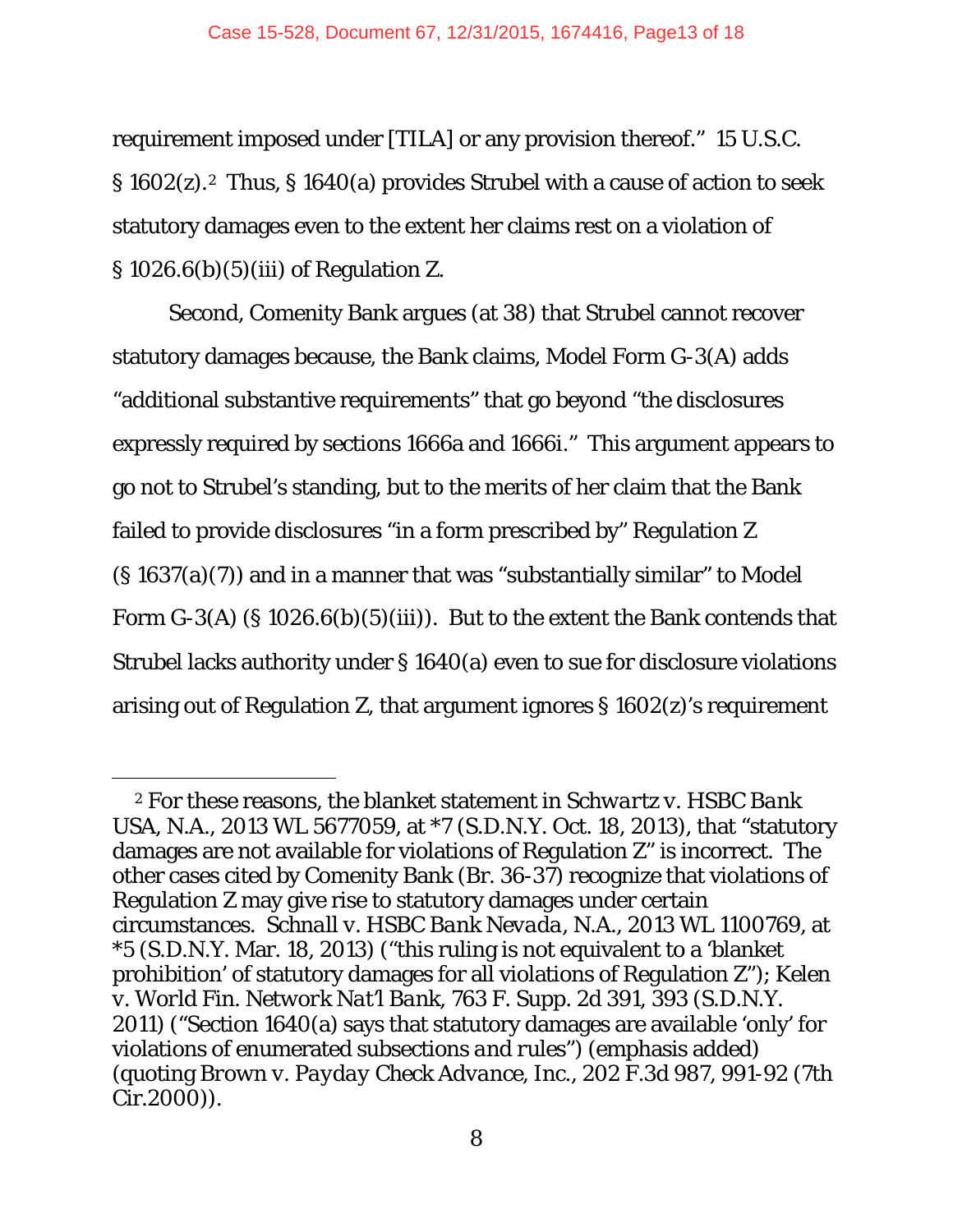that a violation of Regulation Z should be treated as a violation of TILA. It also ignores the Supreme Court's longstanding observation that § 1640 "applies both to the failure to disclose information specifically required by the statute and to the failure to abide by regulations promulgated by the [agency] to govern such disclosure." *Mourning*, 411 U.S. at 376 n.41; *see also id.* at 376 ("We have noted above that the objective sought in delegating rule making authority to an agency is to relieve Congress of the impossible burden of drafting a code explicitly covering every conceivable future problem. Congress cannot then be required to tailor civil penalty provisions so as to deal precisely with each step which the agency thereafter finds necessary.").

Finally, Comenity Bank incorrectly argues (at 39) that Strubel cannot recover statutory damages because "the Model Form was not promulgated pursuant to section 1637," but under former § 1604(b), which had required the Board to "publish model disclosure forms and clauses for common transactions to facilitate compliance with the disclosure requirements" of TILA. 15 U.S.C. § 1604(b) (2006). Model Form G-3(A), however, imposes no independent requirements on creditors; the creditor obligations at issue in this case are found in § 1637(a)(7) of TILA and in § 1026.6(b)(5)(iii) of Regulation Z. For the reasons stated above, Strubel has standing under § 1640(a) to seek statutory damages for violations of those statutory and regulatory provisions.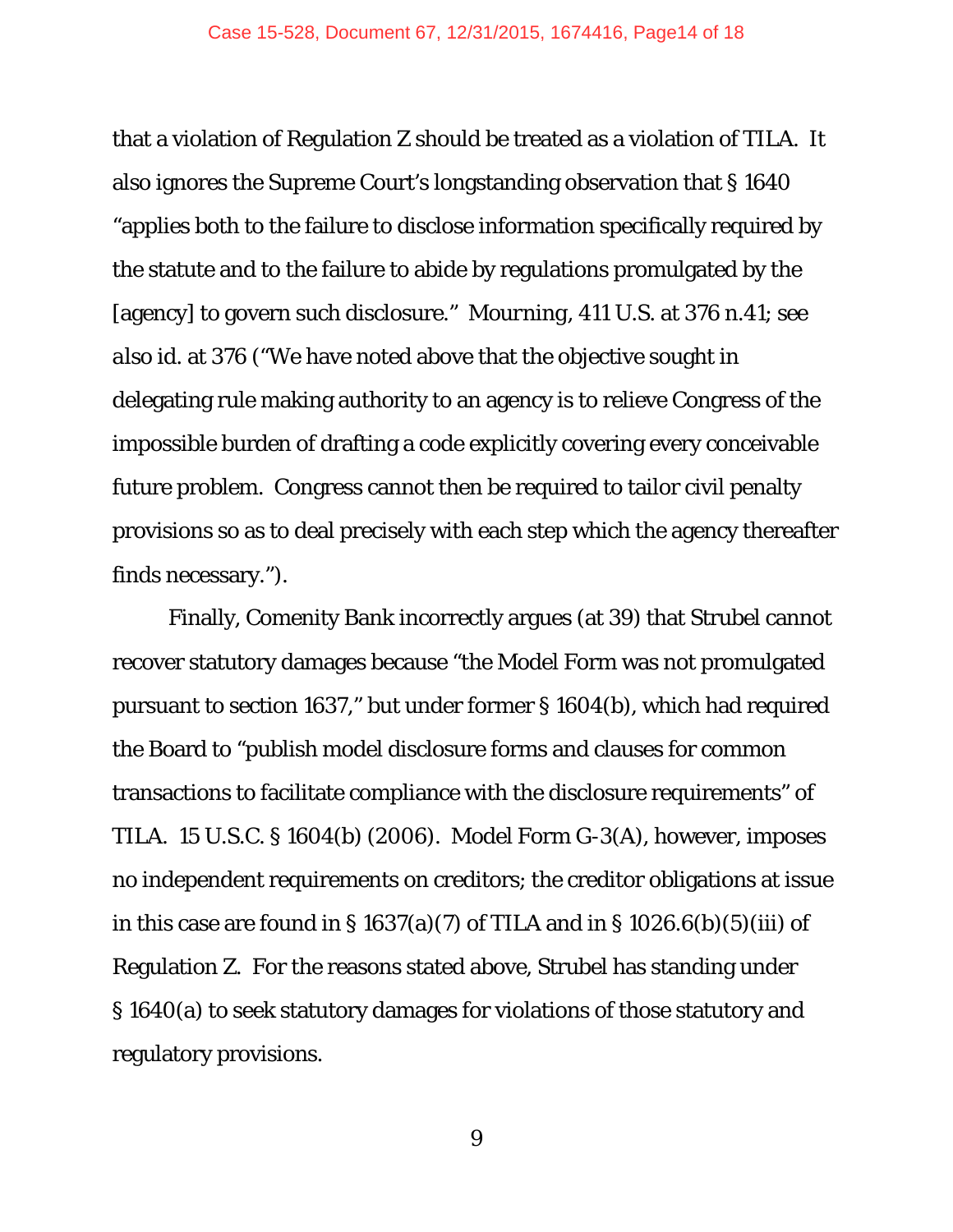In any event, the Bank is incorrect in suggesting that Model Form G-3(A) does not implement § 1637(a)(7). The Board first implemented the FCBA's disclosure requirement in 1975 when it revised Regulation Z to require creditors to provide consumers with "a separate statement containing substantially the following text," which was then set forth in the body of the regulation. 40 Fed. Reg. 43200, 43204 (Sept. 19, 1975). At that time, the Board expressly stated that the regulation was designed "[t]o implement section []  $127(a)(8)$ " of TILA, which is where § 1637(a)(7) was then codified. *Id.* The Board revised the regulation and created Model Form G-3(A) in 1981 after Congress enacted former § 1604(b) to require the Board to make greater use of model forms and disclosures. 46 Fed. Reg. 20848, 20858-59, 20889 (Apr. 7, 1981). But Congress's general directive to create model forms does not alter the fact that Model Form G-3(A) itself implements § 1637(a)(7), any more than Congress's grant of rulemaking authority to an agency alters the fact that particular rules implement particular statutory provisions. Former § 1604(b) thus has no bearing on Strubel's standing under § 1640(a).

#### **CONCLUSION**

For the foregoing reasons, the Court should conclude that 15 U.S.C. § 1640(a) provides Strubel with a cause of action to seek statutory damages for Comenity Bank's alleged violations of 15 U.S.C. § 1637(a)(7) and 12  $C.F.R. § 1026.6(b)(5)(iii).$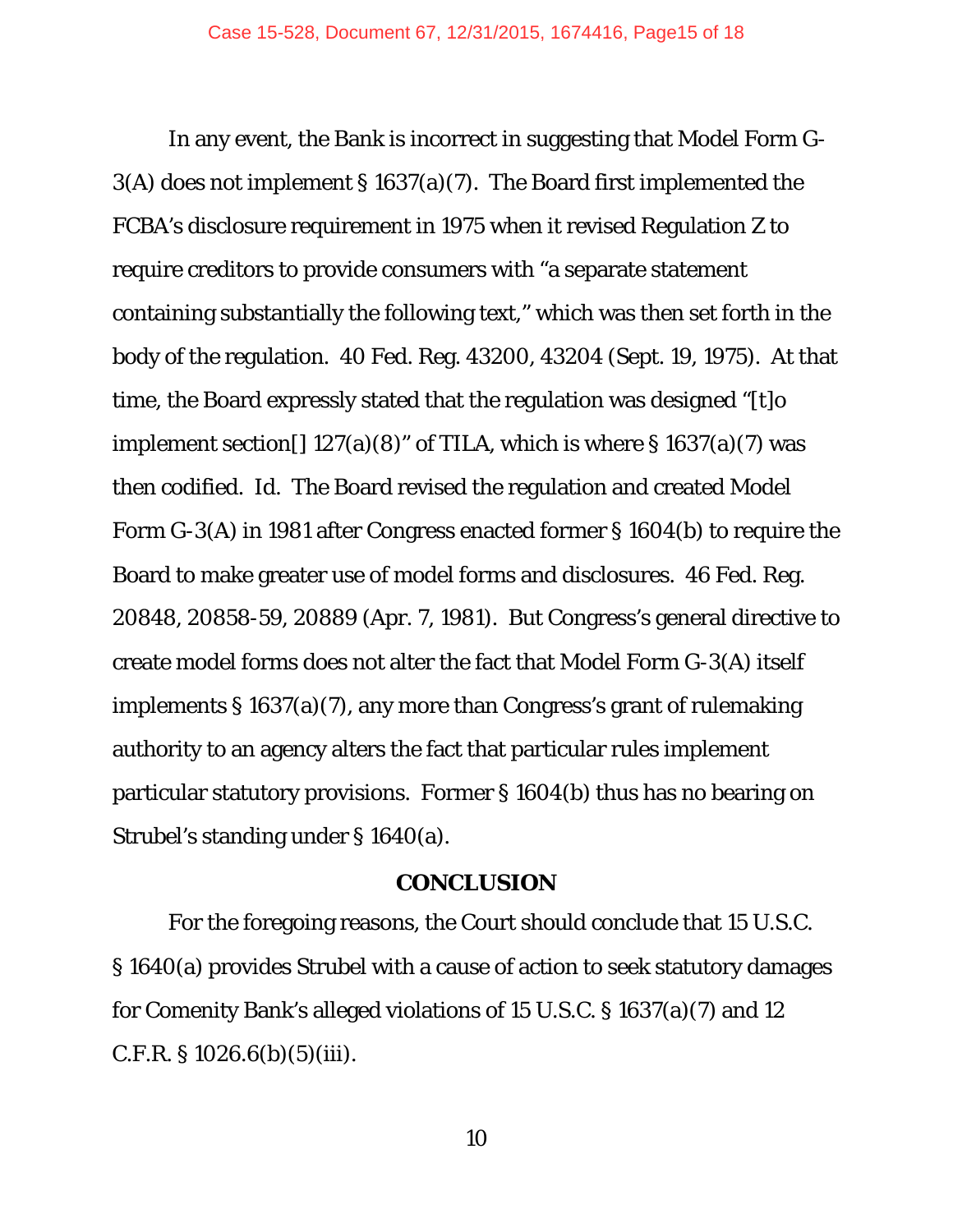Respectfully submitted,

Dated: December 31, 2015 /s/ Nandan M. Joshi

To-Quyen Truong *Deputy General Counsel* John R. Coleman *Assistant General Counsel* Nandan M. Joshi *Counsel*  Consumer Financial Protection Bureau 1700 G Street, NW Washington, D.C. 20552 (202) 435-7269 (telephone) (202) 435-7024 (facsimile) nandan.joshi@cfpb.gov

*Counsel for* Amicus Curiae *Consumer Financial Protection Bureau*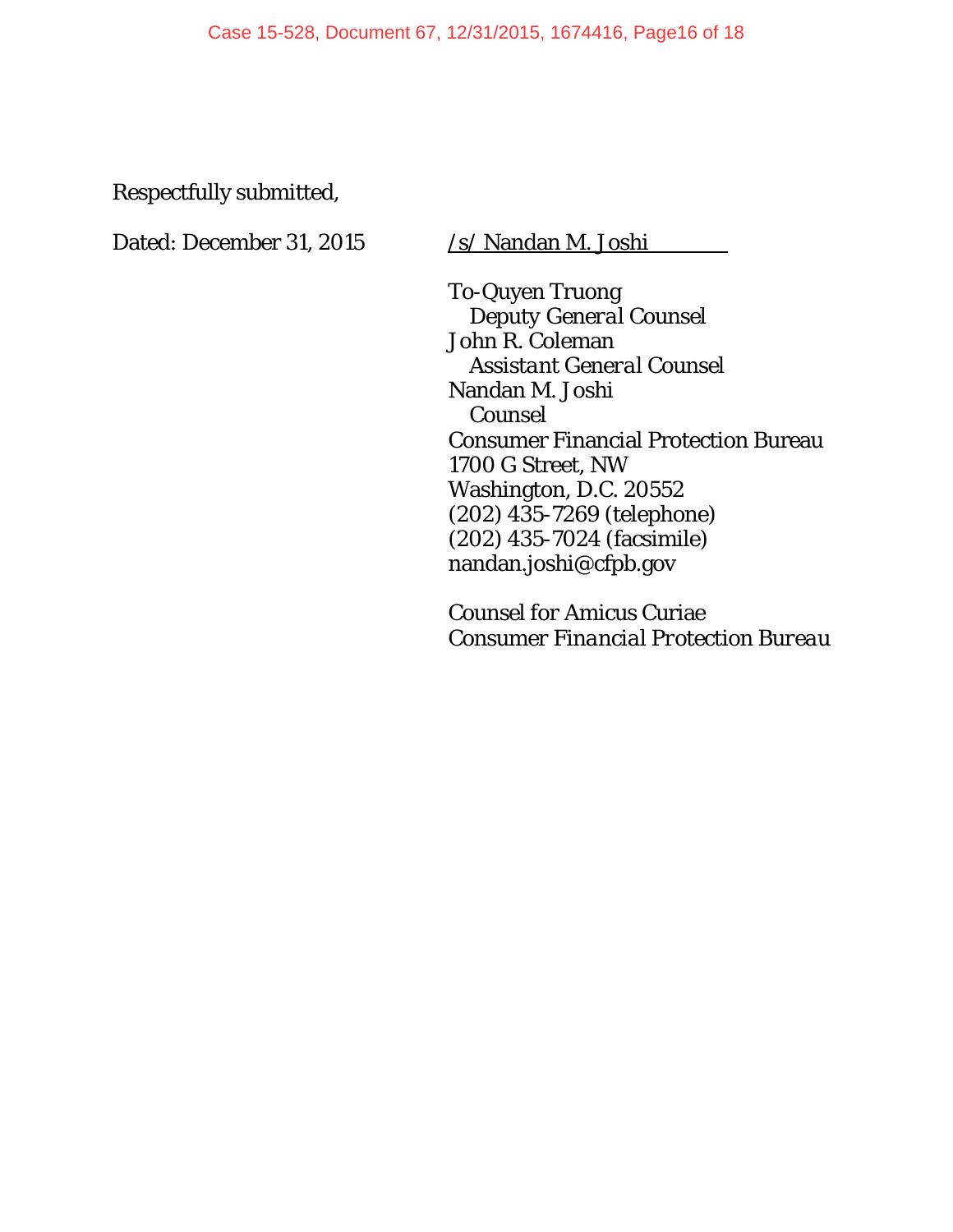# **CERTIFICATE OF COMPLIANCE WITH FEDERAL RULE OF APPELLATE PROCEDURE 32(A)**

I hereby certify that this brief complies with the requirements of Fed. R. App. P. 32(a)(5) and (6) because it has been prepared in 14-point

Georgia, a proportionally spaced font.

/s/ Nandan M. Joshi Nandan M. Joshi